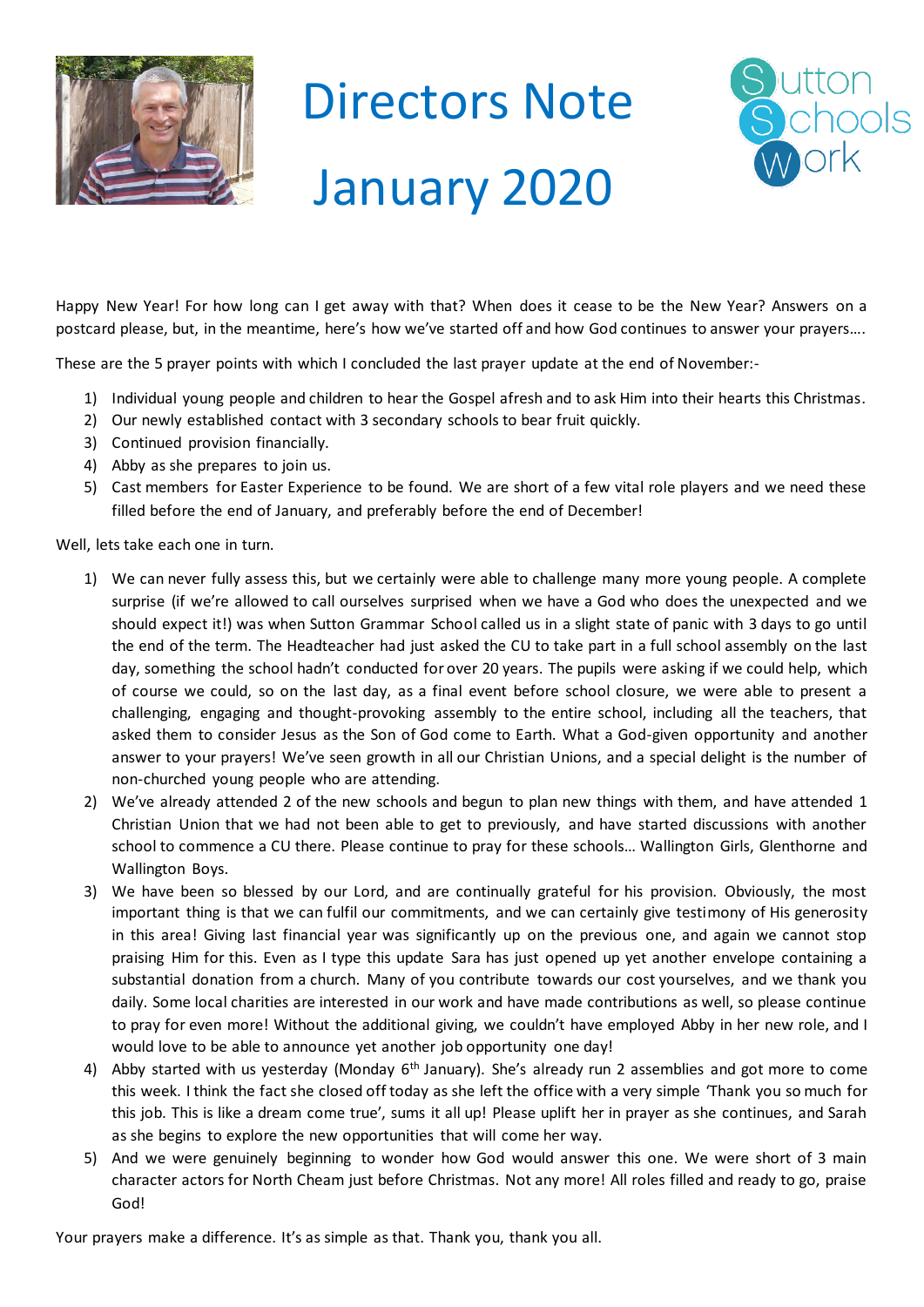This year we start off with a new member of staff, new opportunities to witness that we didn't have 2 months ago, let alone 1 year, and genuinely new young people hearing of the Good News of our Saviour for the first time.

God is good, and we are witnesses to that goodness. Please continue to pray for us as we present the truth of His saving grace to as many people as we can.

Bless you all

Simon Ellingham

Director

Sutton Schoolswork

## **Prayer Update: January 2020**

## **What's happening this month?**

**Thurs 9 Jan**- Assemblies at Overton Grange and St Dunstans, Lesson at Overton Grange, Faith Club at Sutton High

**Fri 10 Jan-** Assembly at Overton Grange, CU at Sutton Grammar

**Mon 13 Jan–** RE day Culvers House, Assembly at Westbourne.

**Tues 14 Jan –** CU's at Carshalton High and Overton Grange, Assemblies at All Saints Benhilton and Nonsuch, RE lesson at Sutton Grammar.

**Weds 15 Jan –** Lesson at Sutton Grammar, Assembly at Robin Hood Juniors and Green Wrythe, CU at Oaks Park.

**Thurs 16 Jan –** Assemblies at All Saints Carshalton, Robin Hood infants, and Beddington infants, Faith club at Sutton High.

**Fri 17 Jan –** Assemblies at Tweedale and St Elpheges, CU at Sutton Grammar, RE lesson Sutton Grammar

**Mon 20 Jan-** Assemblies at Homefield, Devonshire and Abby, RE lesson at Carshalton boys

**Tues 21 Jan –** Assemblies at Abbey and Dorchester, RE lesson at Carshalton boys, Sonshine club at St Dunstans, CU at Carshalton High and Overton Grange.

**Weds 22 Jan –** Assemblies at Avenue and High View. CU at Oaks Park.

**Thurs 23 Jan –** Assemblies at Abbey and Cheam Common Infants. Lesson at Overton Grange. Faith club at Sutton High.

**Fri 24 Jan–** Assembly at Foresters, CU at Sutton Grammar.

**Mon 27 Jan –** Assembly at St Cecilia's and Seaton House, CU at Nonsuch.

**Tues 28 Jan –** Assemblies at Hackbridge and Muschamp, Sonshine club at St Dunstans.

**Weds 29 Jan –** Assembly at Muschamp, RE day at St Elpheges, CU at Oaks Park

**Thurs 30 Jan –** Assemblies at Sutton High and Hackbridge, Faith club at Sutton High.

**Fri 31 Jan –** Assembly at Sutton High, RE day at Westbourne, CU at Sutton Grammar.